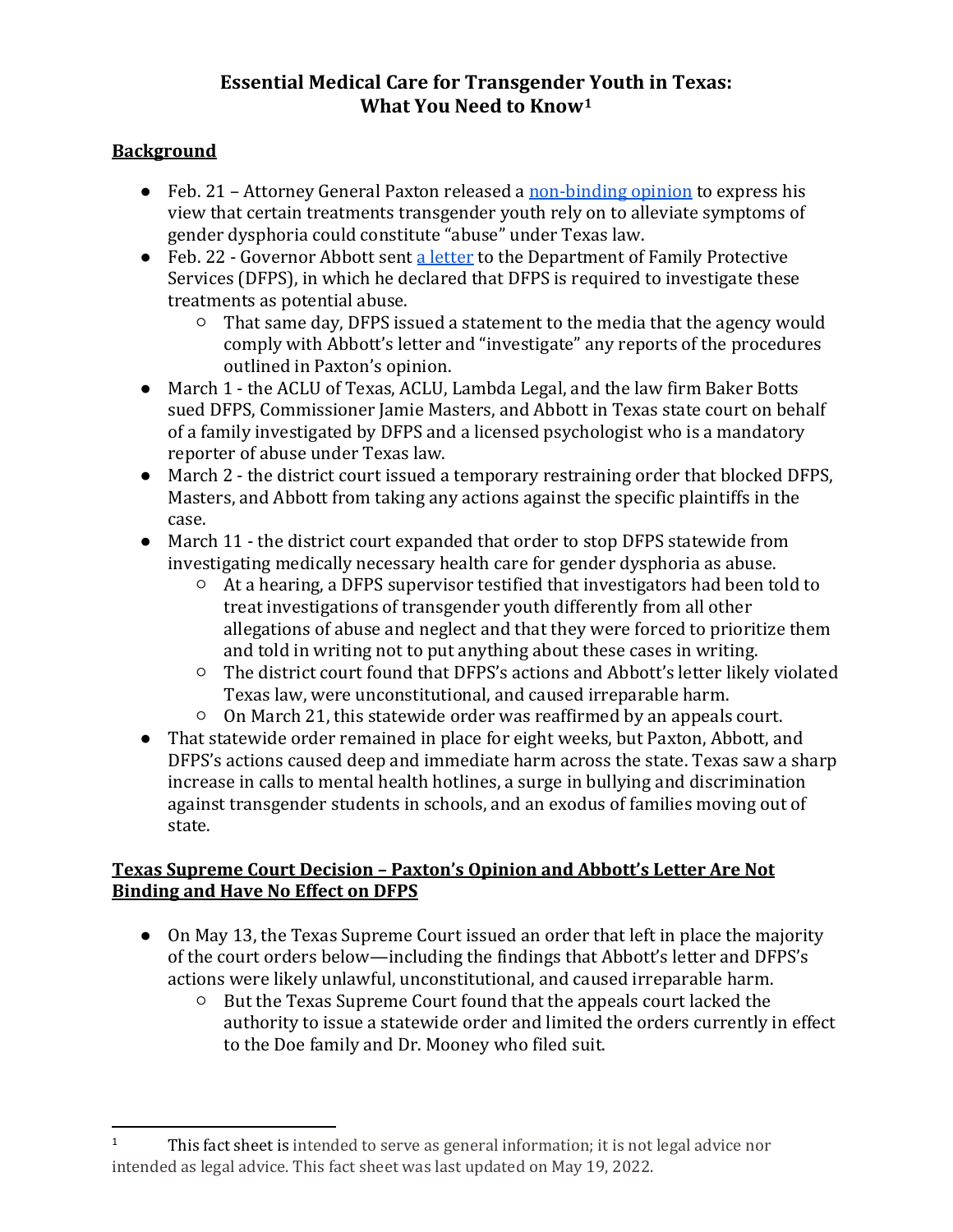● In its decision, the Texas Supreme Court made clear that Paxton's opinion and Abbott's letter are non-binding and unenforceable. Texas law has not changed from what it was before DFPS's challenged actions.

### **What Else Is Helpful to Know?**

- **The Supreme Court implicitly affirmed the appeals court's finding that DFPS's investigation of the Doe family would cause irreparable harm, a finding that still remains in effect.**
	- This same reasoning applies statewide to other families—even though no one else is explicitly covered by that order.
- **It is unconstitutional for the government to deprive transgender young people of necessary medical care or violate the rights of parents to provide medical care to their children.**
	- Federal courts in Arkansas and Alabama blocked laws that were the first in the country to try to ban medical care for transgender youth, finding them likely unconstitutional and unlawful.
	- Essential medical care for transgender youth is still fully legal and being provided in Texas, Arkansas, Alabama, and every state.
- **Health care for transgender youth is lifesaving, medically necessary care.**
	- Paxton's opinion confusingly states that it "does not address or apply to medically necessary procedures," but [every major medical association](https://www.aclu.org/news/lgbtq-rights/doctors-agree-gender-affirming-care-is-life-saving-care/) has made clear that treatments like puberty blockers and hormone therapy are medically necessary for certain youth.
	- Health care for transgender youth is still fully legal in Texas, and any doctor or hospital that cuts off or denies care to transgender youth may be committing sex discrimination in violation of federal law, as [recently](https://www.hhs.gov/sites/default/files/hhs-ocr-notice-and-guidance-gender-affirming-care.pdf)  [explained by the U.S. Department of Health and Human Services.](https://www.hhs.gov/sites/default/files/hhs-ocr-notice-and-guidance-gender-affirming-care.pdf)
- **Mandatory reporters have no duty to report transgender young people for medically necessary health care that they receive.**
	- The Texas Supreme Court stated that no Texas law has changed and Paxton's opinion and Abbott's letter have no legal effect.
	- An appeals court order is also still in place that Dr. Mooney does not have to report any of her clients, and this reasoning applies statewide so that no one has any duty to report anyone for providing essential health care.
- **Federal law protects transgender students' privacy in schools.**
	- The Family Educational Rights and Privacy Act (FERPA) protects young people's private medical information, including whether students are transgender. Teachers, principals, and others should not invade your child's privacy or disclose that information to anyone else.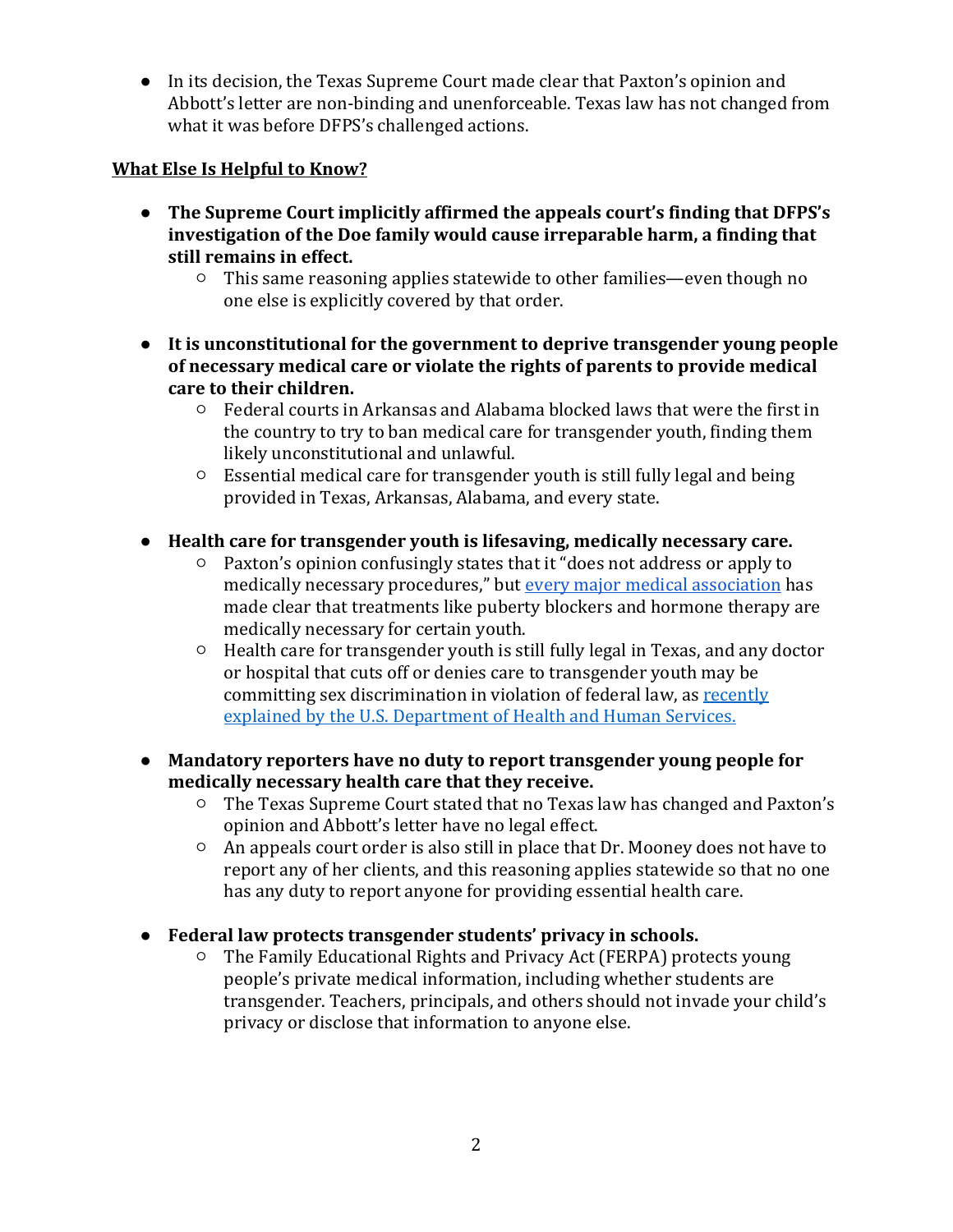## **What Happens Next?**

- On May 19, DFPS issued a statement that "DFPS treats all reports of abuse, neglect, and exploitation seriously and will continue to investigate each to the full extent of the law."
	- o It is not yet clear what this statement means. While DFPS receives many reports of abuse and neglect, it must follow Texas laws and procedures and often screens out reports that do not meet the definition of abuse.
	- o The district court found that DFPS likely violated Texas law and its own procedures by prohibiting investigators from screening out or deprioritizing investigations of transgender youth and their families.
- We are closely monitoring these investigations and what DFPS does. We have legal options and protections, particularly since the Texas Supreme Court left in place the lower court orders that DFPS's investigation of the Doe family is likely illegal and caused irreparable harm.
	- o With that order in place, Commissioner Masters and DFPS should not push forward or prioritize these investigations, which are unlawful and cause immeasurable harm.
	- o Attempting to move forward with these investigations would be unconstitutional, illegal, cruel, and a waste of taxpayer resources at a time when DFPS is already facing numerous crises and challenges.

## **If You or Someone You Know Is Impacted or Affected by This**

- Document what is happening and try to get as much information as possible.
- Remember that you and your family have a right to privacy and you do not have to disclose whether your child is transgender. Nor do you have to disclose any private medical information to anyone and you have a right to an attorney.
- Do not allow a DFPS investigator into your home.
- Do not sign any document asking you to release any of you or your child's private records (medical or otherwise) without consulting with an attorney.
- Advise your child not to talk to DFPS without your presence or an attorney.
- If you or someone you know is contacted by DFPS or you are aware of any investigations moving forward, please contact us right away.
- We have a team of child welfare law attorneys willing to represent families and youth in many instances for free who are impacted by Abbott and DFPS's actions.

#### **If you or anyone you know is impacted by this order or an investigation or report of child abuse for medically necessary health care for transgender youth, please reach out to**:

- Lambda Legal:<https://www.lambdalegal.org/helpdesk>
- ACLU of Texas:<https://intake.aclutx.org/>

#### **Stay up-to-date on any new developments at [TxTransKids.org](https://www.txtranskids.org/)** and join us in advocating for Abbott, Commissioner Masters, and DFPS to permanently end these attacks on transgender youth, along with our allies who are actively fighting with us to ensure that transgender young people can continue to live and thrive here in Texas: